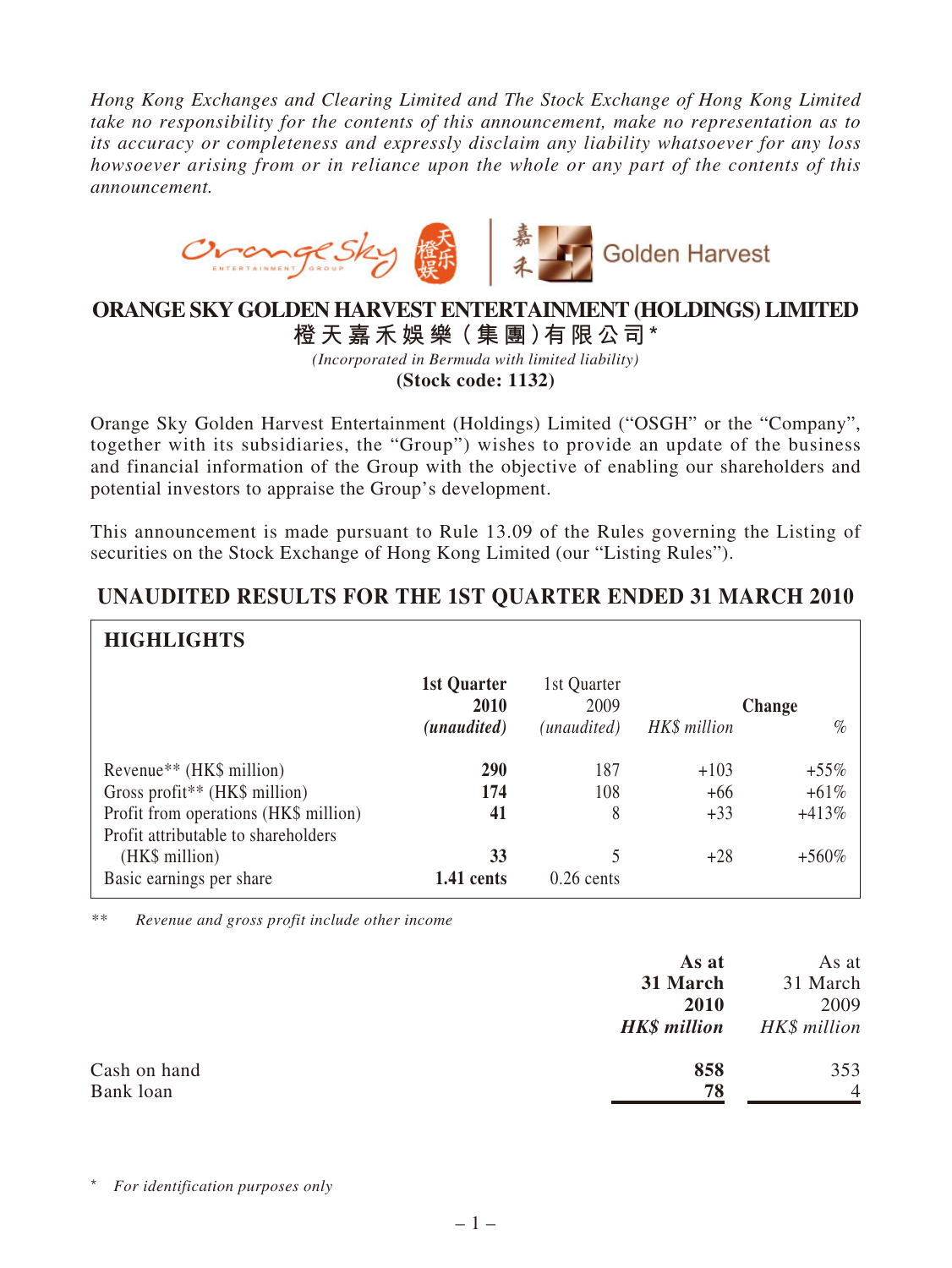- Revenue increased by 55% to HK\$290 million
- Gross profits grew by 61% to HK\$174 million
- Profit from operations boosted to HK\$41 million, representing a 413% increase
- Cinema admissions we served on a full and aggregated basis was close to 5.9 million (Hong Kong, Mainland China, Taiwan and Singapore as a whole)

For the three months ended 31 March 2010 ("1Q10"), the Group's revenue totaled HK\$290 million, representing an increase of 55% comparing to the same period a year ago ("1Q09"). This is partly attributable to the Group's rapid expansion, and partly to the release of premium-priced 3D movie. Net profit for 1Q10 increased 560% to HK\$33 million comparing to 1Q09.

As of 31 March 2010, the Group's cinema portfolio expanded to 223 screens from 181 screens a year ago. During 1Q10, the Group's 28 cinemas' total box office income, on a full and aggregated basis, was registered at HK\$322 million (1Q09: HK\$214 million). In Mainland China, the Group's gross box office income more than tripled to RMB38 million in 1Q10 as compared to 1Q09.

## **OSGH cinema portfolio**

|                |                           | As of 31 March 2010         |                           | As of 31 March 2009         |  |
|----------------|---------------------------|-----------------------------|---------------------------|-----------------------------|--|
|                | <b>Number</b><br>of sites | <b>Number</b><br>of screens | <b>Number</b><br>of sites | <b>Number</b><br>of screens |  |
| Mainland China | 4                         | 32                          |                           | 7                           |  |
| Hong Kong      | 7                         | 33                          | 5                         | 24                          |  |
| Taiwan         | 8                         | 85                          |                           | 77                          |  |
| Singapore      | 9                         | 73                          | 9                         | 73                          |  |
| Total          | 28                        | 223                         | 22                        | 181                         |  |

The Group seeks rapid expansion in Mainland China, and by end 2010, the Group expects to operate 24 cinemas with 183 screens in Mainland China based on lease agreements signed as of 26 April 2010. It is reminded that the number may vary slightly due to the actual handover date, the progress of internal decoration and application of relevant license. As of 26 April 2010, the Group has signed lease agreements and lease agreements under negotiation to operate 420 screens by 2012 in Mainland China.

The shareholders and potential investors should note that the figures contained herein are unaudited. The Company's shareholders and potential investors should exercise caution in dealing in the securities of OSGH and are recommended to consult their own professional advisers if they are in doubt as to their investment positions.

Save as disclosed herein, the Board is not aware of any matter discloseable under the general obligation imposed by Rule 13.09 of the Listing Rules, which is or may be of a price-sensitive nature.

## By Order of the Board **Orange Sky Golden Harvest Entertainment (Holdings) Limited Wu Kebo**

*Chairman and Executive Director*

Hong Kong, 26 April 2010